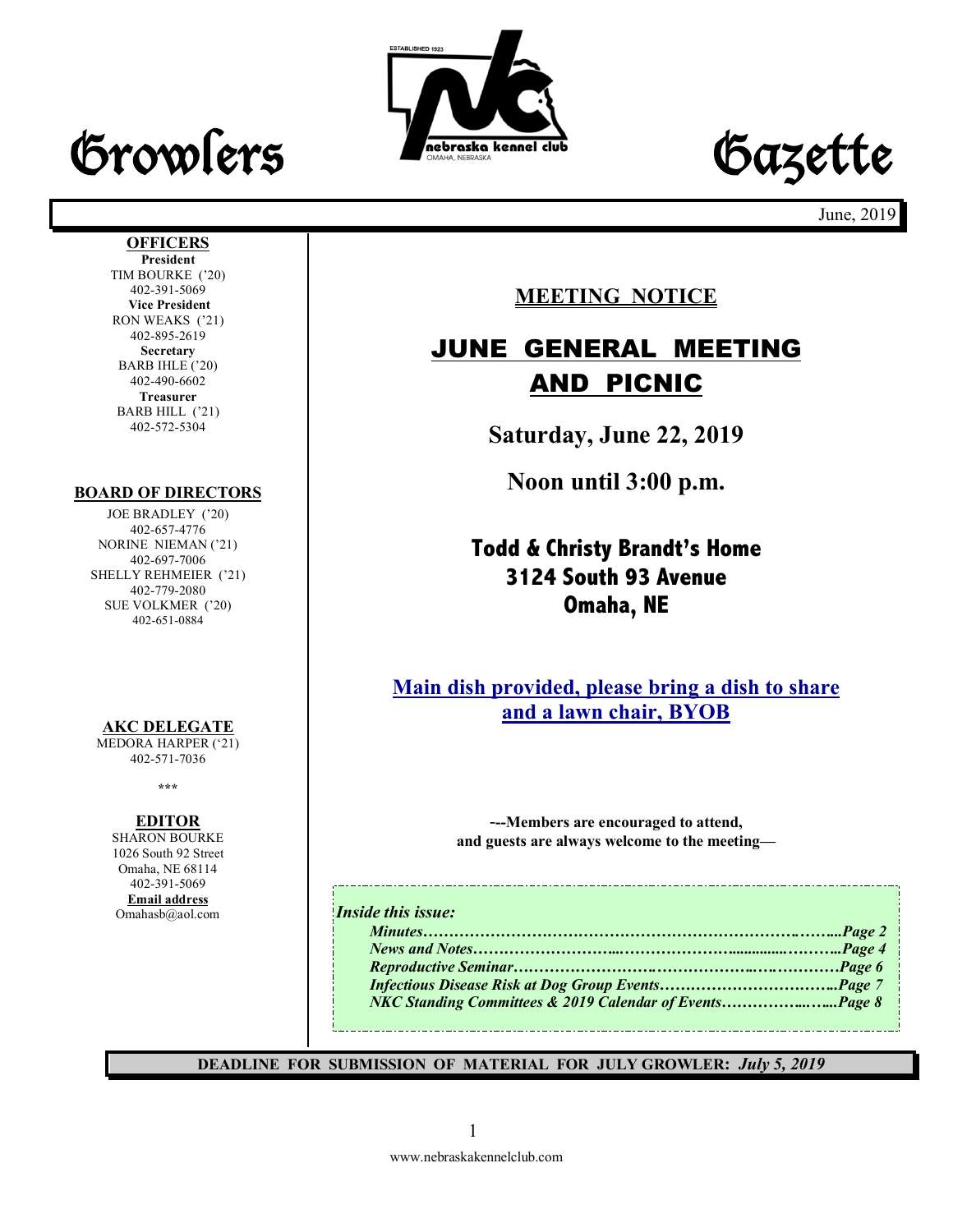### **SECRETARY'S REPORT**

## **MAY GENERAL MEETING**

Wednesday, May 15, 2019 Companion Dog Club 10803 N 72nd Street Omaha, NE

Meeting called to order at 7:05pm. There were 12 members and 3 guests in attendance. Motion made by Dona Rosales to approve the minutes of the previous meeting as published in the Growler. Seconded by Alycia Noble. Motion carried.

Motion made by Chris Ihle to file the Treasurer's Report for audit. Seconded by Dona Rosales. Motion carried.

**Report of the President – Tim Bourke;** None except hoping to see everyone in Lincoln.

**Report of the Vice President – Ron Weaks**; Absent at time of report.

**Report of the Secretary – Barb Ihle;** AKC Lifetime Achievement Awards candidates, in the areas of Conformation, Companion Events and Performance, need to be submitted by member clubs by June 28, 2019.

**Report of the Treasurer – Barb Hill;** See the back of the agenda.

**Membership Chair – Alycia Noble** – Second reading of new applicant, Sharee Neuman. Vote of the present membership was taken on Sharee's application. Welcome, Sharee!!

First reading of membership applications of Kari & Jeremy Medberg and Cindy Gredys.

#### **Unfinished Business**

- 1. 2019 NKC Dog Show May 18-19, 2019; Proceeding on schedule. Barb Hill reviewed preshow logistics. Venue will be open for set-up beginning at  $10:30$ am on Friday, May  $17<sup>th</sup>$ .
- 2. AKC Scent Work Event July 5-7, 2019; Open for entries on Monday, May 20<sup>th</sup>. December 7-8, 2019 event has been approved.
- 3. Barn Hunt October 19-20, 2019; Need volunteer coordinator for the event. Barn Hunt Practice will be on Sunday, September  $29<sup>th</sup>$ .
- 4. Tracking Test November 10, 2019; Planning on schedule. Judges are hired.
- 5. 2020 National Tracking Invitational October 23-25, 2020; Waiting for approval from Branched Oaks Recreational Area to hold event there.

#### **New Business**

Deadline for **The Growler** is Friday, June 7<sup>th</sup>, 2019.

Christy Brandt handed out flyers for the upcoming "NKC Annual Picnic". Event will take place at their home on Saturday, June  $22<sup>nd</sup>$ , 2019 from Noon-3pm.

No further business. Motion made by Alycia Noble to adjourn meeting. Seconded by Dona Rosales. Meeting adjourned at 7:21pm.

#### **PROGRAM: Ring Stewarding for Conformation and Obedience** presented by Barb Hill and Norine Nieman.

Respectfully submitted, Barbara Ihle, Secretary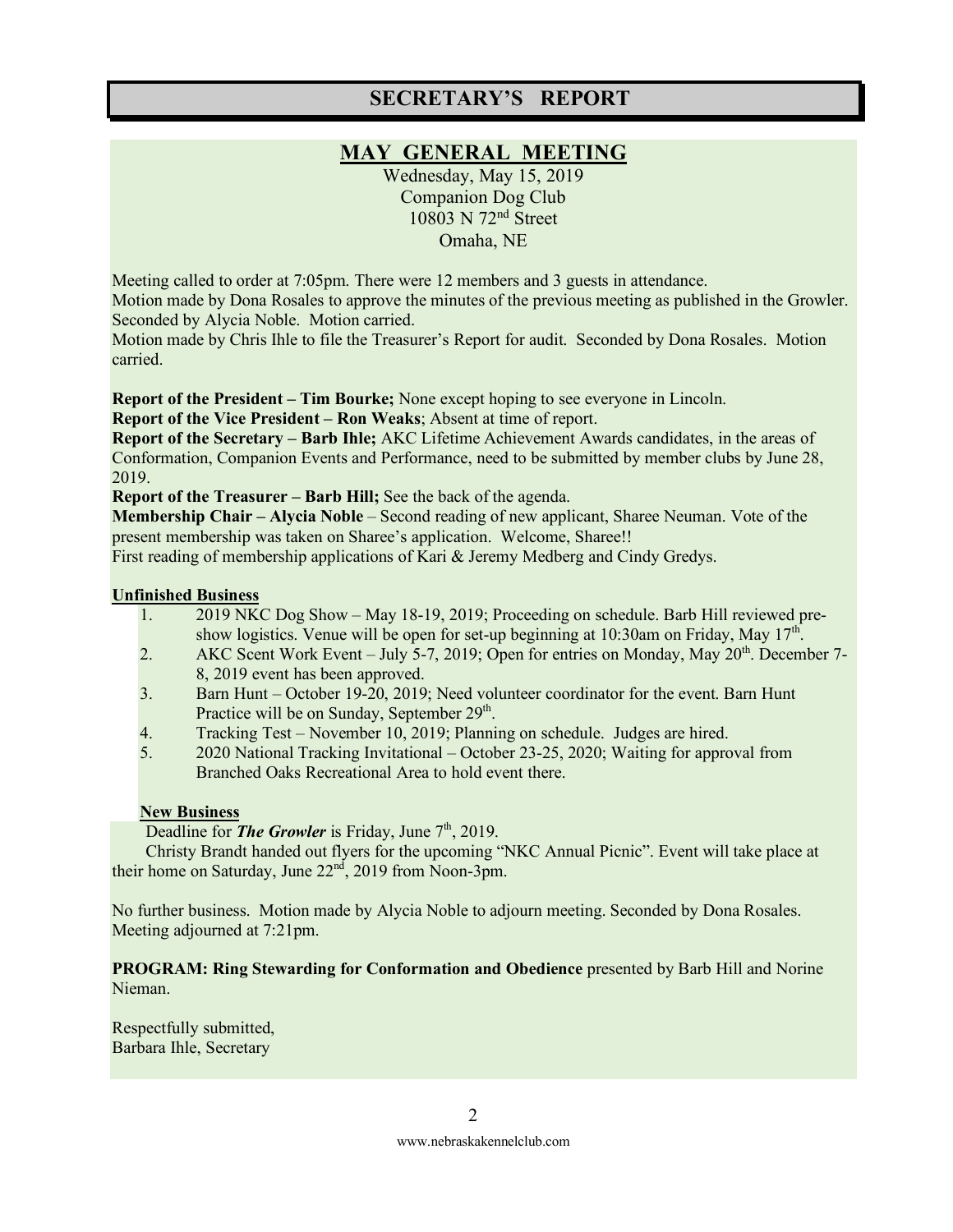#### **JUNE BOARD MEETING**

Wednesday, June 5, 2019 Omaha Public Library Milton R. Abrahams Branch 5111 N 90<sup>th</sup> Street Omaha, NE

Meeting called to order at 6:55pm.

Motion made by Joe Bradley to approve the minutes of the May 1, 2019 meeting as published in The Growler. Seconded by Sue Volkmer. Motion carried.

#### **Report of the President** – **Tim Bourke**; No report.

**Report of the Vice President – Ron Weaks**; No Board or General Membership meeting in July. Next Board meeting will be Wednesday, August 7, 2019 at the Omaha Public Library Milton R, Abrahams Branch. Membership meeting will be Wednesday, August 21, 2019 at the Omaha Public Library, Millard Branch, located at 13214 Westwood Ln, Omaha, NE 68144.

**Report of the Secretary – Barb Ihle**; A request for new Scent Work Regulation books was submitted to AKC ahead of the effective October 1, 2019 changes. Return correspondence from AKC said resubmit request after August 1, 2019 since print copies will not be available until then. We have received a request from researchers at the University of Guelph, Ontario and Charlottetown, Prince Edward Island, Canada and Ohio State University Colleges of Veterinary Medicine who recently received an AKC – Canine Health Foundation grant. They are investigating infectious disease risks (i.e. canine influenza) for dogs at group settings, such as shows, and other locations dogs come together. There is very little information available, currently. They have sent us a formal letter and short survey asking for the participation of our membership. The study is open to anyone who has ever shown a dog in a conformation event. The Board agreed to present the information to the membership. Please see the Growler and club website in the future for an explanation of their study and a link to the survey. Participation is optional.

**Report of the Treasurer – Barb Hill:** May 31, 2019 Treasurer's financial report emailed to Board members and included with meeting agenda.

**GUEST: Dawn Thrapp – Nebraska Humane Society, Behavior Specialist.** Dawn presented the Nebraska Kennel Club with a request for help. NHS is currently being pushed near capacity with canines, many being purebreds, needing to find new homes quickly due to the number of natural disasters affecting the area. To accomplish this, the Humane Society would like to find people who will be immediately available to accept a dog. This would be an immediate "pass thru" of dogs that have not gone through the normal Humane Society processing so there would be no fees or donations. For dogs that **have** been through processing, the Humane Society is requesting a \$50 donation. Dawn can be reached at  $DThrapp@nehumanesociety.org$  or 402-905-3420. The Board has agreed to send an email correspondence the general membership since many of us have contacts with our breed rescue groups both locally and nationally or know of individuals who may be looking to give a dog a home.

#### **Unfinished Business**

1. Permanent General Meeting Location: Update – Ron Weaks. Still looking.

2. 2019 NKC Dog Show: Lancaster Event Center, May 18 & 19, 2019. Follow-up. Discussion and recap of the 2019 Nebraska / Valley Cluster Dog Show. Barb Hill made a motion to hold a 2-day (Sat/Sun) 2-show per day 2020 conformation, obedience and rally dog show event with Platte Valley Kennel Club just like 2019. Ron Weaks made an amendment to the motion to ask AKC to raise the entry limit from 500 dogs per show to 600 dogs per show. Joe Bradley seconded the amended motion. Motion carried. Barb Hill and Mateel Smith agreed to be the 2020 Co-Show Chairs from the respective Clubs. Norine Nieman agreed to be Obedience Chair. Barb Hill made a motion to enter into a contract with Lancaster Event Center and Onofrio for the 2020 Nebraska / Valley Cluster All-Breed Dog Show pending AKC approval. Seconded by Sue Volkmer. Motion carried. Barn Hunt Practice Training 2019: Sunday, September 29, 2019.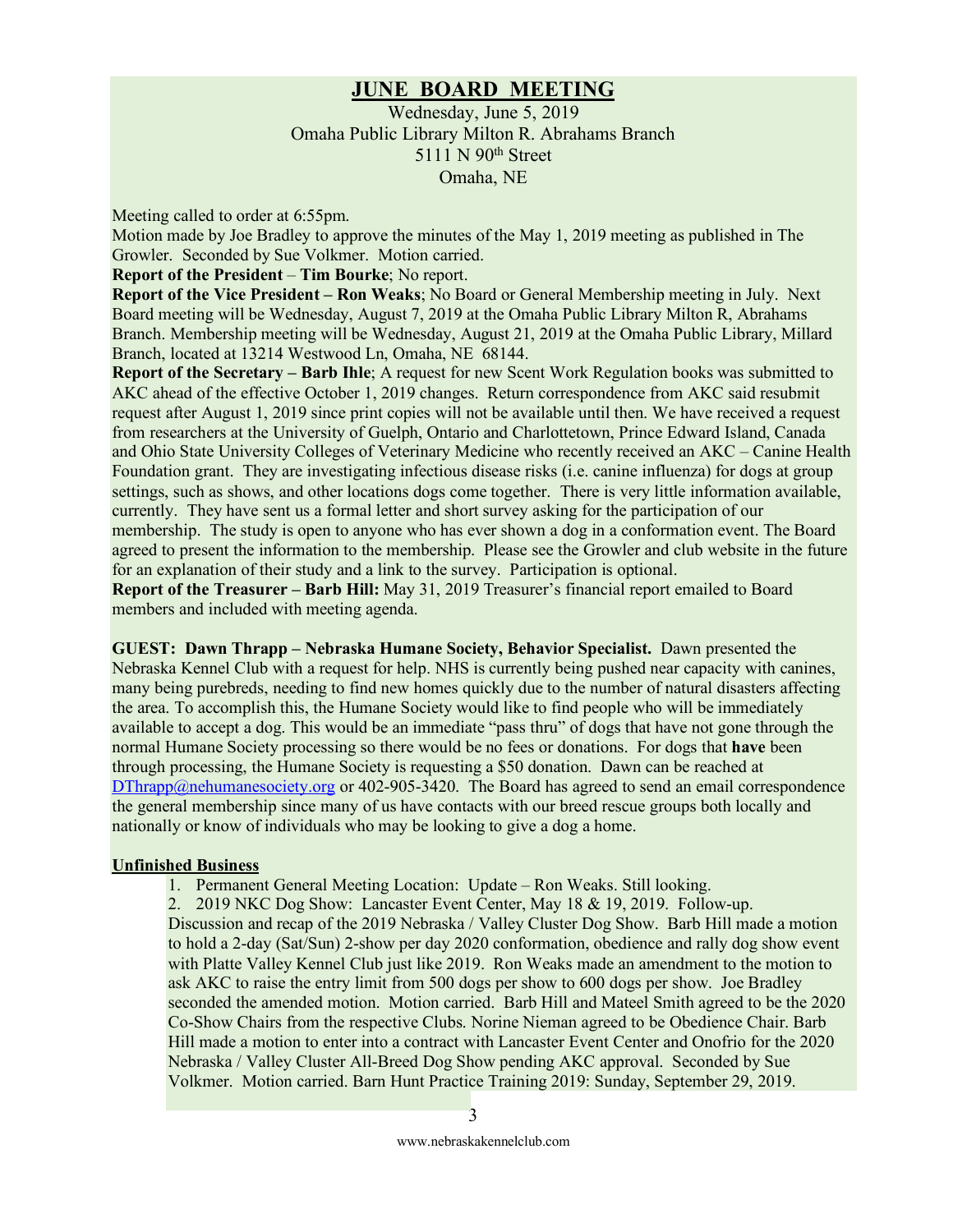- 3. Barn Hunt 2019: October 19 & 20, 2019. Need to start lining up volunteers for event and find someone to coordinate volunteers.
- 4. Tracking Test 2019: November 10, 2019. Judges hired.
- 5. AKC Scent Work Trials 2019: July  $5 7$ , 2019 and December  $7 8$ , 2019; All planning on schedule. Entry open for July event. AKC has made changes to the regulations beginning October 1, 2019 which will affect how events are run. Clubs will need to decide on one of three possible formats. Norine presented a pro-forma for the December event with all three possible formats and made recommendations.
- 6. Hard Copy Membership List Joe Bradley has completed.
- 7. Recap and prioritize strategic planning results Tabled until next Board meeting.
- 8. New Constitutional Amendment to AKC Tabled until next Board meeting.
- 9. 2020 AKC National Invitational Tracking Test October 23-25, 2020. Branched Oaks Recreational Area has given approval for the use of the park and clubhouse.
- 10. Irish Wolfhound Club National Specialty 2020 would like sponsored Class. Formal discussion pending approval of AKC for NKC to hold a 2020 Conformation dog show.

No further business. Motion made by Barb Ihle to adjourn the meeting at 8:34pm. Seconded by Joe Bradley. Motion carried.

Respectfully submitted, Barbara Ihle, Secretary

## **NEWS & NOTES**

## CONFORMATION TRAINING CLASSES

#### **WHEN: Monday**

During the winter months of January, February, and March, if the Omaha Public Schools are closed due to weather, NKC will also cancel conformation training classes.

**LOCATION: Companion Dog Club 10803 N. 72 Street Omaha, NE**

**TIME: Classes begin at 7PM – if no one shows up by 7:15 pm, the trainers will go home.**

**PRICE:** \$5.00 for first dog, \$4.00 for all subsequent dogs per evening \$3.00 for Junior handler

**DURATION:** Recommend 30 minutes or less for puppies. 30 to 60 minutes for adult dogs.

**WHO SHOULD ATTEND:** Experience and inexperienced dogs and handlers.

#### **CONTENT:**

- **❖** Table Training
- ❖ Group Training
- $\div$  Individual Gaiting
- ❖ Group Gaiting

Breed specific training (you tell us what you need)

- $\triangle$  Different patterns typical to conformation ring, i.e. triangle, L pattern, T pattern
- $\bullet$  We will go over ring/show etiquette for those new to showing in conformation

**Check the NKC website for updates and/or changes – Everyone welcome. No reservations needed.**

> Any questions? Contact: **Barb Hill, 402-572-5304 or arabarb@cox.net**



www.nebraskakennelclub.com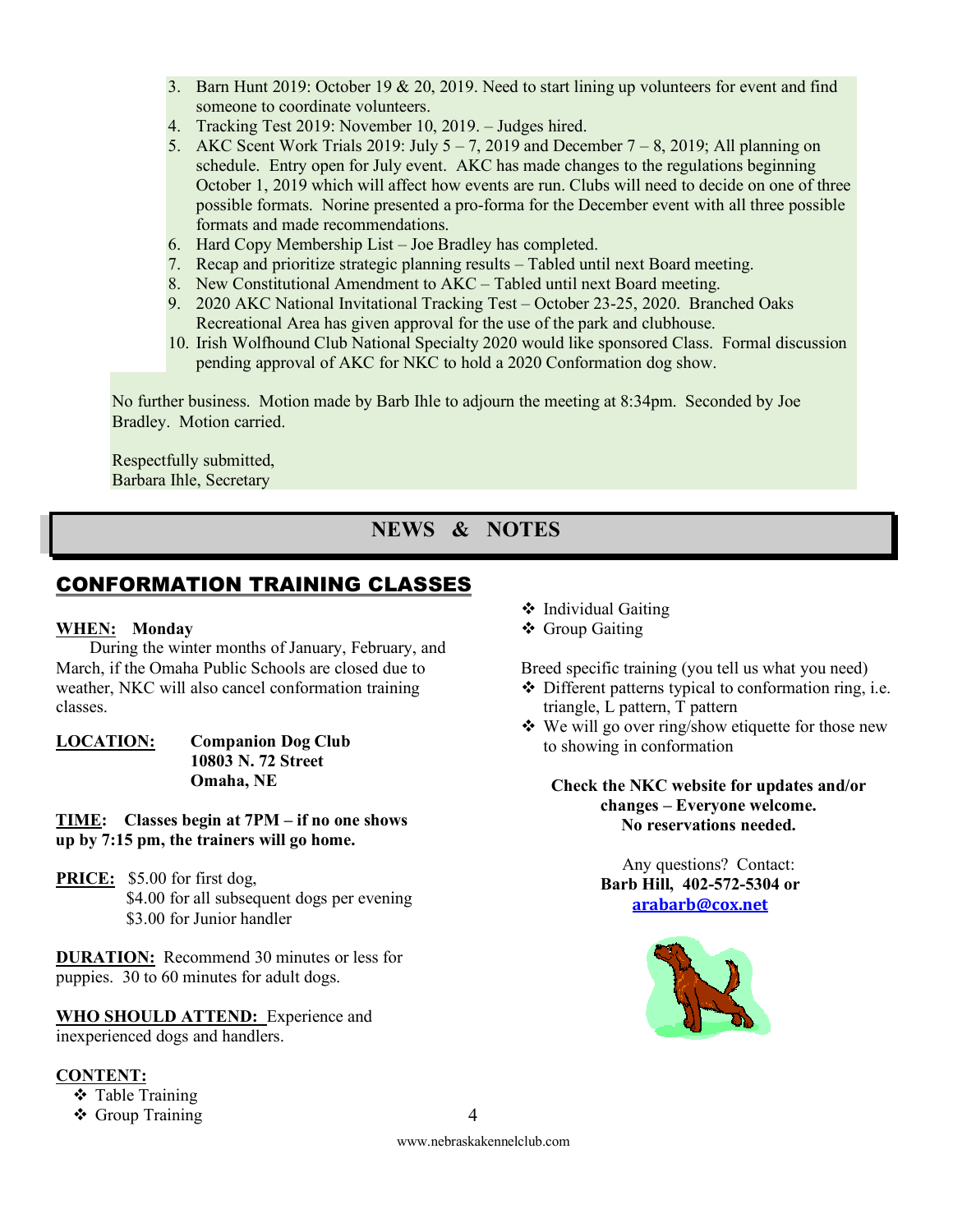

**NKC Annual Picnic**

Saturday, June 22, 2019 Noon  $-3:00$  p.m. \*\*\*\*\*\*

> **AKC Scent Trial** July 5 – 7, 2019

> > \*\*\*\*\*\*

**Barn Hunt** October 19 and 20, 2019

\*\*\*\*\*\*

**AKC Scent Trial** December 7 and 8, 2019

## *Save the Dates July 5 -7, 2019*

NKC will be hosting a double Scent Work Trial with two judges. This means we need stewards to help keep the trial running on time. The work is low on the physical labor but high on fun as you get to watch dogs use their noses to find hidden odors. When the email blasts come out later in June from Sharon Dowell or Joe Bradley, please consider working the trial. You don't need to work all day nor do you need to work all three days. Any contribution of your time would be greatly appreciated. If you have any questions, please contact me at zman.volkmer@gmail.com

Thank you for your support of NKC!!! *---Submitted by Sue Volmer*

## *Welcome*

*TO NEW NKC MEMBER* é **Sharee Neuman** é

## GROWLER ADVERTISING RATES

**NKC members:** *\$10.00 per 1/8th of a page, \$75.00 for a full page* 

**Non-members:** *\$15.00 per 1/8th of a page \$112.50 for a full page* Copy cannot change between issues of the Growler*. All ads are subject to NKC Board approval. NKC Members: No charge to advertise the sale of used dog equipment.*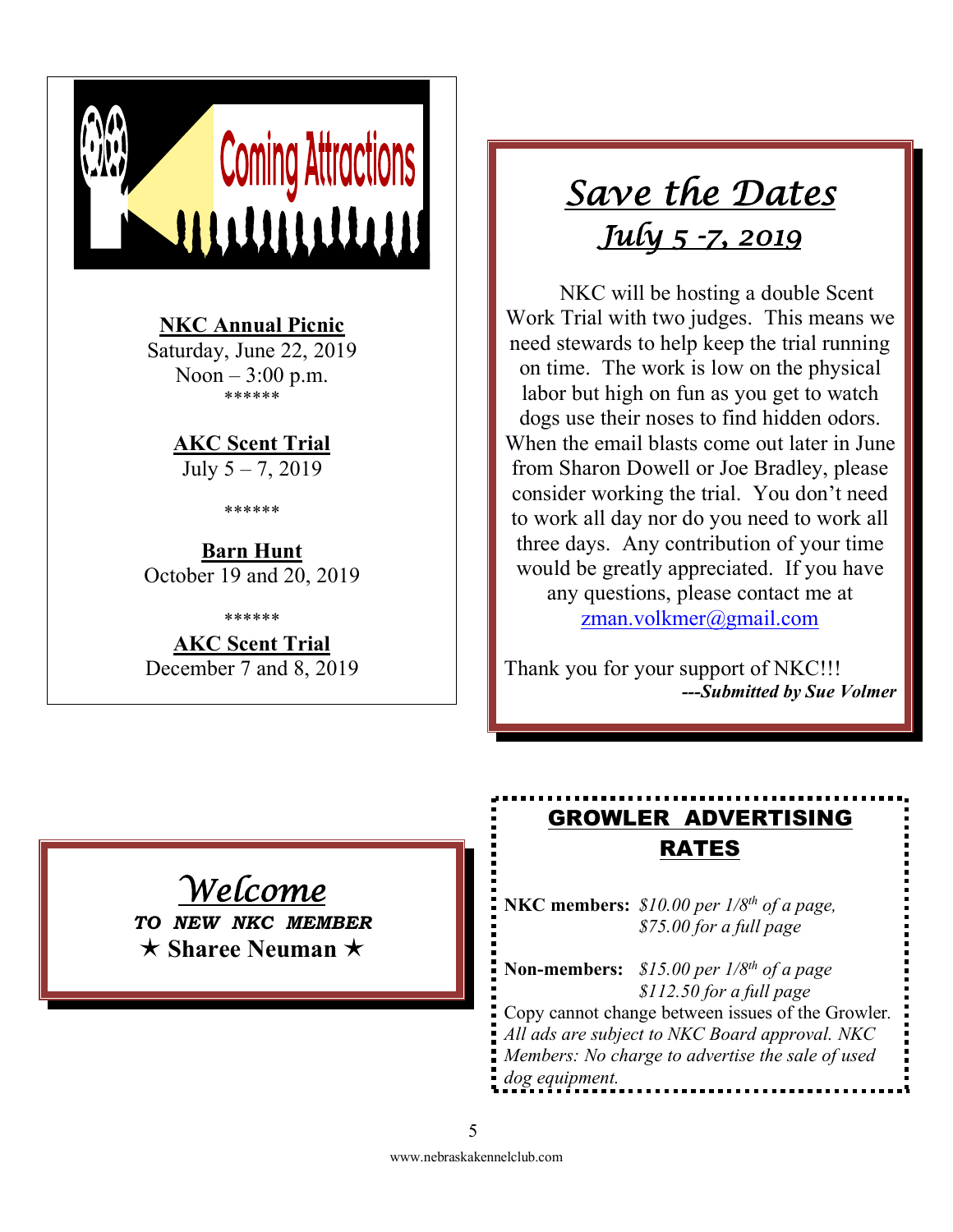## **CONTACT THE GROWLER EDITOR**

- ◆ If you have something to contribute for the betterment of the dog fancy that you would like published in the **Growler, please contact the Growler Editor.**
- If you have a show win that you would like to brag about, information regarding an upcoming dog event, or poem, etc. to share with others, **please contact the Growler Editor**.
- If you are the Chair of an NKC committee and would like to inform the membership of the committee's activities, **please contact the Growler Editor.**
- If you have a photo of your dog to put in the **Growler**, **please contact the Growler Editor.**
- ◆ If you have something for the **Growler**, please contact the **Growler Editor**: **Sharon Bourke, 402-391-5069, or e-mail:** omahasb@aol.co

Please join us Friday evening, October 4, 2019, for:

## **"Dinner, Drinks and Canine Reproduction"**

Our Speaker is Dr. Kelly Stich, DVM, DACT

#### **The presentation will focus on fresh vs chilled vs frozen semen, shipping methods, extenders and various methods of insemination. Questions will guide further subjects.**

Dr. Stich is a boarded reproductive specialist handling canine reproductive cases covering a four-state area. She is a native Nebraskan who received her bachelor's at the University of Nebraska Lincoln, her DVM at Kansas State Univ. and did her reproductive training at Texas A&M Univ. She has been a clinical instructor at Kansas State Veterinary school and has been in private practice in Texas, upstate New York and now in the Lincoln, Nebraska area.

When: Friday, Oct  $4^{th}$  (after judging of  $2^{nd}$  Sheltie show)

Location: Nebraska Rm at the Lancaster Event Center, 4100 N. 84 St., Lincoln, NE

Host: Midland Shetland Sheepdog Club

----------------------------------------------------------

Please send this form along with payment to: Kathie Antrim, 5400 Normal Blvd, Lincoln, NE 68506.

Number of people attending:

| Your name: |  |
|------------|--|
|------------|--|

\_\_\_\_\_\_\_\_\_\_\_\_\_\_\_\_\_\_\_\_\_\_\_\_\_\_\_\_\_\_\_\_\_\_\_\_\_\_\_\_\_\_\_\_\_\_\_\_\_\_

Your email address for confirmation:

Cost is \$25 per person if received on or before closing date. After show closing date cost is \$30 per person. Dinner includes choice of 2 entrées (beef, chicken), 2 sides, salad, rolls, coffee, iced tea or water. Cash bar available also. **Questions to: fcblaze@mindspring.com**

*---Submitted by Dianne Krantz, MSSC President*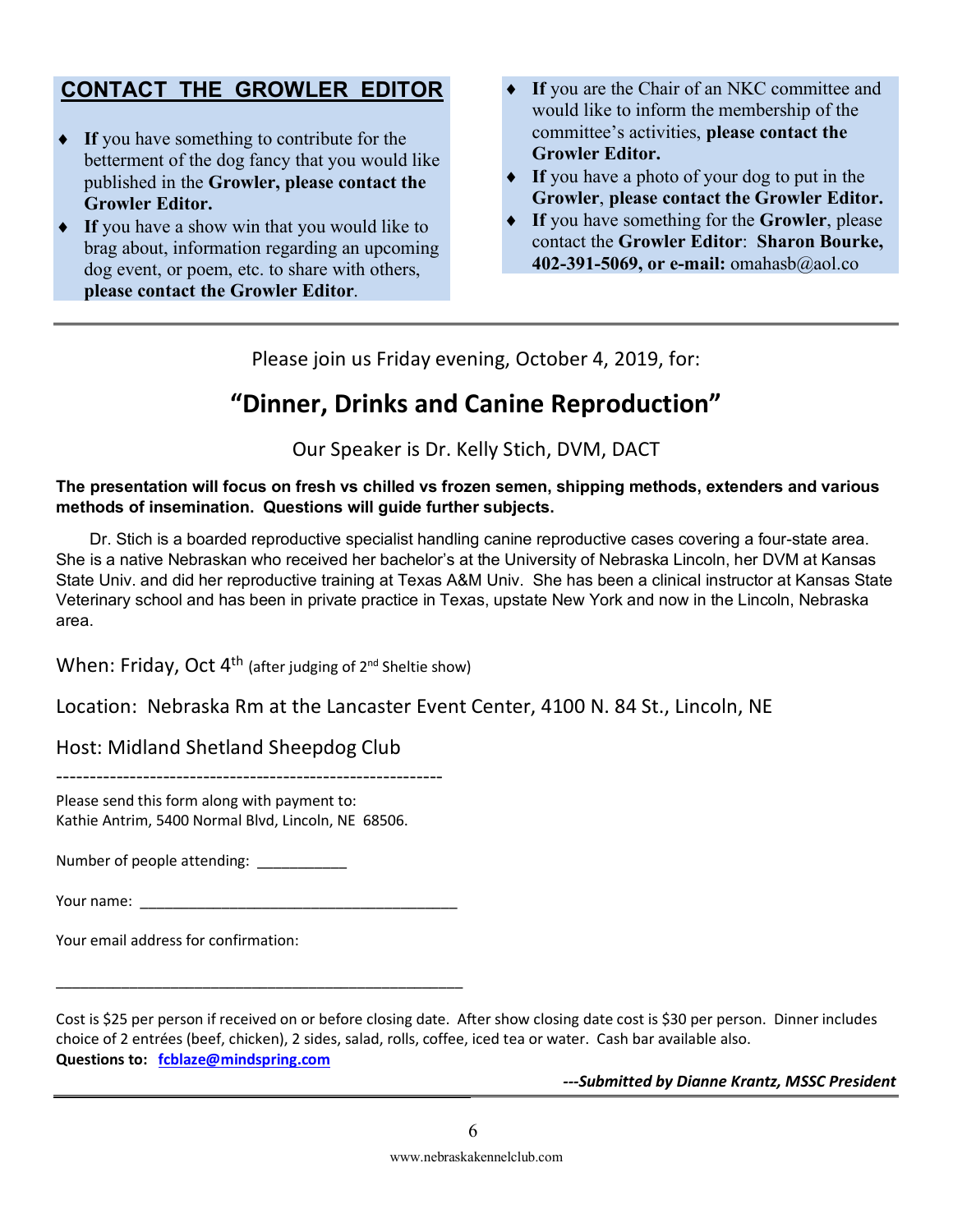## AKC-CHF Funded Project Identifying Infectious Disease Risks At Dog Group Events

*Dear NKC Members,*

At the request of the study team, I am forwarding along their request for your participation in a short *on-line survey.* See below for details. Please contact them with any questions.

*---Barb Ihle, NKC Secretary*

Dear Club Member.

Our study team was recently awarded a grant by the AKC-Canine Health Foundation to investigate infectious disease risks (e.g., canine influenza) for dogs at group settings, such as shows. As you may know, there is little information available about infectious disease risks at group dog events. This study will be a critical step toward better understanding disease risks and most importantly developing steps to reduce these risks and protect dog health.

If you have ever shown a dog in a conformation event, we are asking you to help by taking a short on-line survey designed to gather information about your dogs, practices you follow to keep them healthy, and your concerns about infectious diseases at the events where your dogs compete.

Participation in the study is completely voluntary and involves completing a 5-minute on-line survey. Your name will not be collected, and no identifying or individual results will be released. You will be able to skip any question(s) or end the survey at any time.

To get more information and to take the survey, click on the following link: **http://go.osu.edu/dog-show-survey**

Please consider taking this short survey to ensure your voice is heard.

Thank you in advance for your assistance in keeping our dogs safe from infectious diseases. If you have any questions or concerns at any time, please do not hesitate to contact any of the study team members via email or phone.

Sincerely,

Melissa McGrath, DVM Candidate **Student Research Assistant** Atlantic Veterinary College, Class of 2022 Charlottetown, PE, C1A 4P3 Canada mdmcgrath@upei.ca

J Scott Weese DVM DVSc DipACVIM Professor Dept of Pathobiology, Ontario Veterinary College University of Guelph Guelph, ON, N1G2W1 Canada jsweese@uoguelph.ca 519-824-4120 ext 54064

Jason W Stull VMD PhD DACVPM Assistant Professor College of Veterinary Medicine Department of Veterinary Preventive Medicine The Ohio State University Columbus, OH 43210, USA 614-292-1206 Office Stull.82@osu.edu